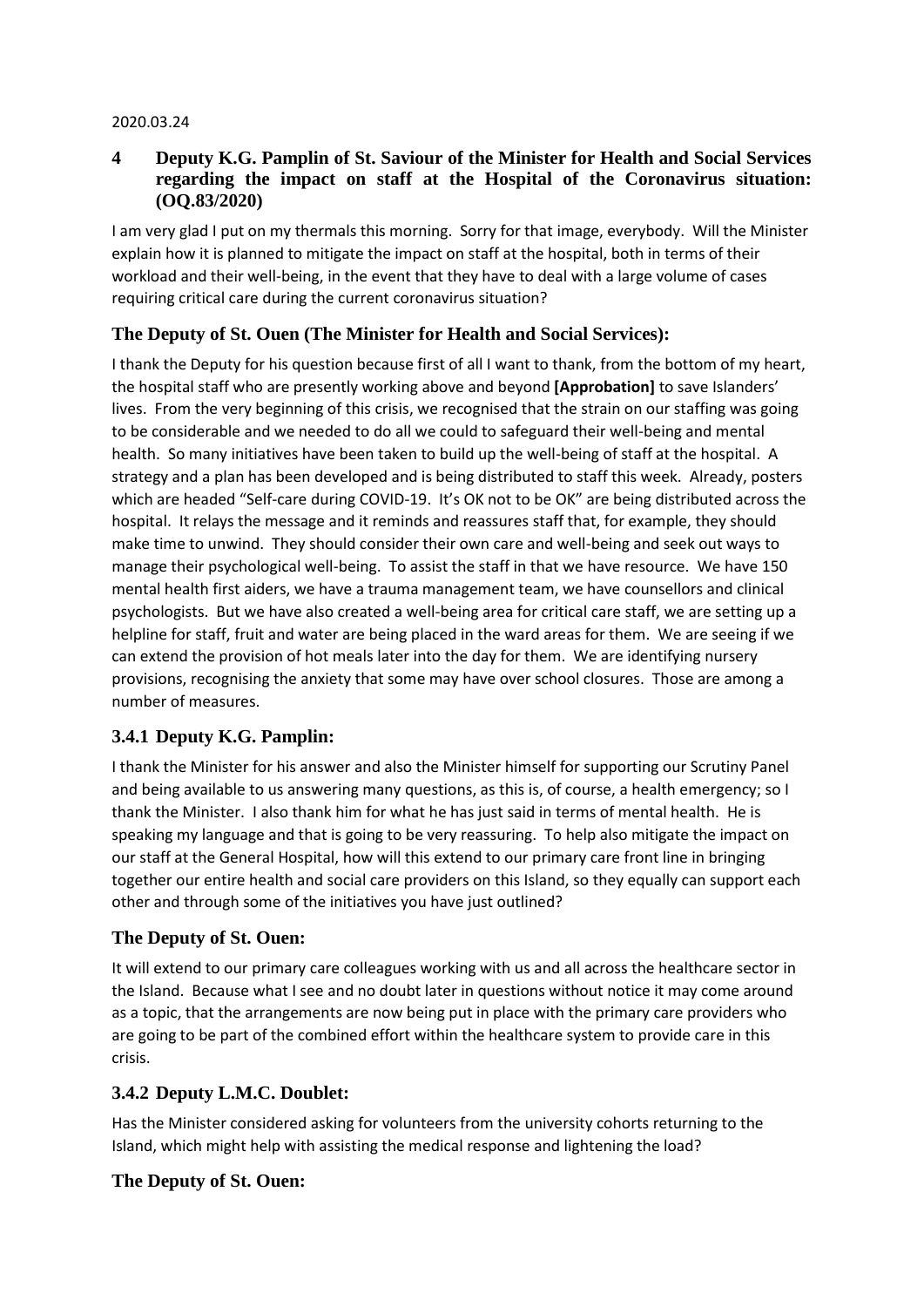I will consider that. It may well have been considered within the Department. I will find out and liaise with the Deputy. I will also discuss that with the Minister for Education how we can access those.

## **3.4.3 Deputy R.J. Ward:**

Will the Minister, as a matter of urgency, consider as one assistance for healthcare workers to remove parking charges for them, particularly when they are working all hours under the sun and if they are in self-isolation? Indeed, for anyone in self-isolation. So, we take one small worry away; receiving a parking ticket at this time when they are working I think would be a slap in the face. It is completely unnecessary.

## **The Deputy of St. Ouen:**

I can understand the Deputy's point. I have a note here that has been provided for me that we are looking at parking arrangements, so I do not know if that is removing charges. I hope so. We recognise that there are a lot of people who are not filling the car parks, so it could be that Patriotic Street would have a floor or more reserved for them, I hope free of charge. I will speak about that with the Minister for Infrastructure.

# **3.4.4 Deputy R.J. Ward:**

Could the Minister make it very simple; give every healthcare worker a simple card they put in their window and parking attendants realise that is a healthcare worker? It is simply that and tape it on the car. It is so simple.

### **The Deputy of St. Ouen:**

Yes, that would seem a simple answer and I hope it can be implemented that simply.

# **3.4.5 Deputy G.P. Southern:**

What consideration has the Minister given to reducing to zero the charge made by G.P.s (general practitioners) for consultations with those suffering from coronavirus?

### **The Deputy of St. Ouen:**

That has been discussed. That is what I would wish to happen. That has been part of the proposal discussed with the G.P.s and we have had a good response from the G.P.s, so for those people who may be suffering, may have contracted the virus, who may be at risk with underlying conditions, the proposal is - and I cannot say this is yet cast in stone and firmly agreed - that no charge would be made to them if they need to call on primary care.

### **Deputy G.P. Southern:**

That gives me an answer.

# **3.4.6 Deputy I. Gardiner:**

Just as elective surgery procedures and G.P. visits are down in the numbers, some of the essential employees have now less workload; not the front line medical staff, for example, who work in the labs. So can the Minister advise if they have been considering to do the rota and keep the people who are not essential now in the reserve that might be essential in the future?

### **The Deputy of St. Ouen:**